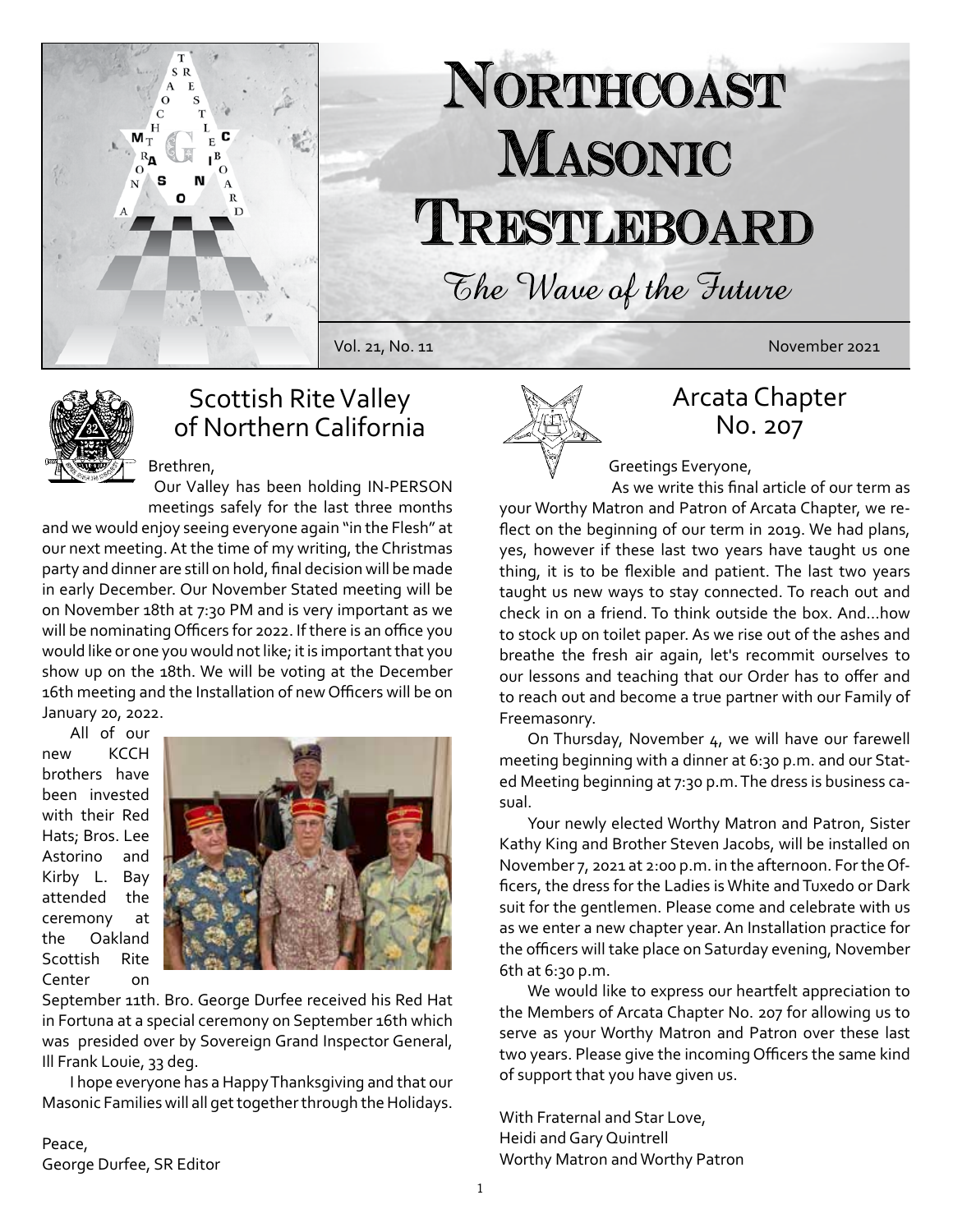## THANK YOU DONORS!

Brothers and Sisters—We encourage you to make donations to YOUR Northcoast Masonic Trestleboard to keep it coming to all members of the Masonic Family located in our beautiful Northcoast area. Donations made directly, as well as advertising sponsorships, are credited to your organization. You may use the coupon below to send in your contribution. Any amount is welcome and can be made in honor/memory of a friend or loved one. Every little bit helps—so please send what you can today!

#### **BRONZE**

Pam McCelland Sadrian IMO Wilda & Jay Grunert Marc A Mesmer Bonnie E & F Sutter Fox Gae C Geram Janet C & Luther E Styles Thomas C Oliphant Timothy S Moxon Celeste M Waddell IMO Ronald D. Waddell Lindley J Casillas IMO Alex G. Casillas Jr. Jane and Thomas Chappelle Terry Edwin Smith Stribly Arthur Schussman Evan T Said David J Mucha Stormy Borelli Sylvia and Gerald Colanter Margie A Yates IMO James Yates Naomi & Milton Abbott Janet A & Robert J Anderson Elizabeth G Thompson IMO Walter R McConnell Beverly A & David Walden Shirley Butler IMO Harold Butler Victoria Ann & Valman C Webster IMO Sidney A Webster Laura E Suchanek IMO June & Keith Murphy Anne C & William S Dann James Jeffery Wroble Heidi & Gary Quintrell IHO Six Rivers Lodge 106 & Arcata Chapter 207 O.E.S. Elizabeth M & Geoffrey T Wright Naomi R & Milton M Abbott Jason Akana Virginia L and John K Coleman Clifford W Moon

Madalynn S and Larry L Schmidt Marlene P Hover IMO The Patenaude Family Marlene P Hover IMO The Patenaude Family Anne C & William S Dann

#### **SILVER**

Laird R Crandall Shirley Butler James Scott Irving IMO Muriel and Sam Brown Elaine A and Dale Grothmann Joni L Hewston IMO Jim Widdoes Velva E Angell IMO Lucius (Bud) Angell PM Nadina A & Verner R Laursen Gloria Dinsmore IMO Bob Dinsmore Heidi & Gary Quintrell IMO James Widdoes Regina Hauger IMO Ray Hauger Regina Hauger IMO Don Podratz Maxiine & Harvey Iness IMO Arthue Bolton Wayne E Hooper Mary A & William R Smith Jr. IHO John Benge Robert Lee Neathery Sr. IMO Hans H. Boggs PM & Charles Murphy PM Patricia & Robert E Hurst Arnold Waddell Joseph Gregor Wrigley Mary Ann & William R Smith Jr. IMO John Benge PM Mary L & Kenneth E Christiansen Richard D McKenna IMO Jean McKenna Gloria A Dinsmore IMO Jim Widdoes

THE NORTHCOAST MASONIC TRESTLEBOARD Published monthly as the Official Publication of the 101st and 105th Masonic Districts. Subscription price \$15 per year to sojourners. Postage paid at Redding, CA 96049. The 15th of the month preceding date of issue is the deadline for all news items, photographs and advertising. Submissions after that date will not be included. All articles should be addressed to: Editor, Northcoast Trestleboard, P.O. Box 494160, Redding, CA 96049. Phone/Fax (call first for fax) (530) 226-9339 email: editor@northcoastMasons. org. When sending by email, PLEASE PUT ONLY THE NAME AND NUMBER OF YOUR ORGANIZATION IN THE SUBJECT LINE. Do NOT put the month, or "Trestleboard" or anything else in the subject line. Remember that what you type is what gets printed. Please check spelling, grammar, punctuation and sentence structure, as well as capitalization. Items specific to the calen-

#### **GOLD**

Carol H & George H Durfee Marry L & George S Owsley IMO Jim Widdoes Nancy L & Kirby L Bay IMO Jim Widdoes Linda R & Michael R Moreland IMO Franklin N. Myers PM & Roy E Moeland PM Steven Blair Gabriel A Vaughn Linda M Mathes IMO Chris R Mathes Tricia Stewart IMO Helen & Don McDonell Gerald D Irving Jr. IMO Gerald D Irving Sr, Eileen Irving & Gwen Irving Steven M Jacobs PM IMO Rita and Isoadore Jacobs Cheryl l & Richard E Peterson Barbara Hight IMO Bill Hight

#### **PLATINUM**

Maxine L & Jesse C Hill Deanna Bay Maureen L & Norman H Sprankle Laraine & Tom Hopper William Butrica Sr IMO Marie Butrica Gerald A Pearson Mary & Burnie H Kemp Leeann and Garry La Faunce IMO Maxine & Don LaFaunce Adeline A Hindley IMO C.O Hindley Joyce L Mather IMO Dorothy Lyman Harry M Pond Jr.

#### **DIAMOND**

Linde D Ballentine IMO Marge and Jim Ballentine Marion Kay Letchworth IMO Travis Howard Letchworth Mary & Burnie H Kemp IMO Fred Nelson Diane J & Philip Grunert IMO Wilma & Jay Grunert Robert G Meng IMO Donna Meng Carolyn L Podratz IMO Peter N. Kerhoulas Sally & Peter A Lindke IMO Seth Buck,Clyde & Martin Johnson Candi & Phillip Glenn IMO Bob Lewis Dorothy E Doggett IMO Merle Doggett James K Morrison Barbara B and Peter N Kerhoulas IMO James G Widdoes Barbara B and Peter N Kerhoulas IMO Donald C Podratz Alan J Smyth IMO Jacque P Smyth & IHO Patricia R. Newell Travis James Smith Lee E Astorino IMO Harold Scholway Carolyn L Podratz IMO Donald C Podratz, Les Barnwell and Jim Widdoes Harry M Pond Jr. Kathi M Vertar IMO Michael J Vertar Robert H Rex IMO Douglas Rex Christopher R Mills IMO Robert Mills Charles Walz

#### **2020-2021**

**Trestleboard Olympics** Please remember that donations go to the organization of your choice to help defray their monthly costs of this important publication and your donation is noted in each month's edition. You can make a donation in any amount, in your name, in memory of, in honor of or you can insert your business card (Business Card ads cost \$10.00 per month)

| dar should also be faxed separately or emailed to: editor@northcoastMasons.org.        |                              |                   |                                                                                                                                                                                                                            |                                  | Card ads cost \$10.00 per month)                                        |
|----------------------------------------------------------------------------------------|------------------------------|-------------------|----------------------------------------------------------------------------------------------------------------------------------------------------------------------------------------------------------------------------|----------------------------------|-------------------------------------------------------------------------|
|                                                                                        |                              |                   | The names above have been deemed to have granted consent because they have completed a donor form in the past.<br>I would like to contribute to The Northcoast Trestleboard for the 2020-2021 year at the following level: |                                  |                                                                         |
| <b>BRONZE</b><br>up to $$25$<br>Enclosed is my donation in the amount of $\frac{1}{2}$ | <b>SILVER</b><br>$$26 - $50$ | GOLD<br>$$51-$75$ | <b>PLATINUM</b><br>$$76 - $100$                                                                                                                                                                                            | <b>DIAMOND</b><br>$$101$ or more | Please make checks payable<br>to: Your Own Organization<br>and mail to: |
| Please credit this donation to my organization:                                        |                              |                   |                                                                                                                                                                                                                            |                                  | Alan Smyth                                                              |
| Please list donation in the name of                                                    |                              |                   |                                                                                                                                                                                                                            |                                  | c/o Six Rivers Lodge                                                    |
| Donation is IN MEMORY OF / IN HONOR OF: (circle one)                                   |                              |                   |                                                                                                                                                                                                                            |                                  | 251 Bayside Rd.<br>Arcata, CA 95521                                     |
| I hereby grant permission to publish my name as a donor. Signature:                    |                              |                   |                                                                                                                                                                                                                            |                                  |                                                                         |
|                                                                                        |                              |                   |                                                                                                                                                                                                                            |                                  |                                                                         |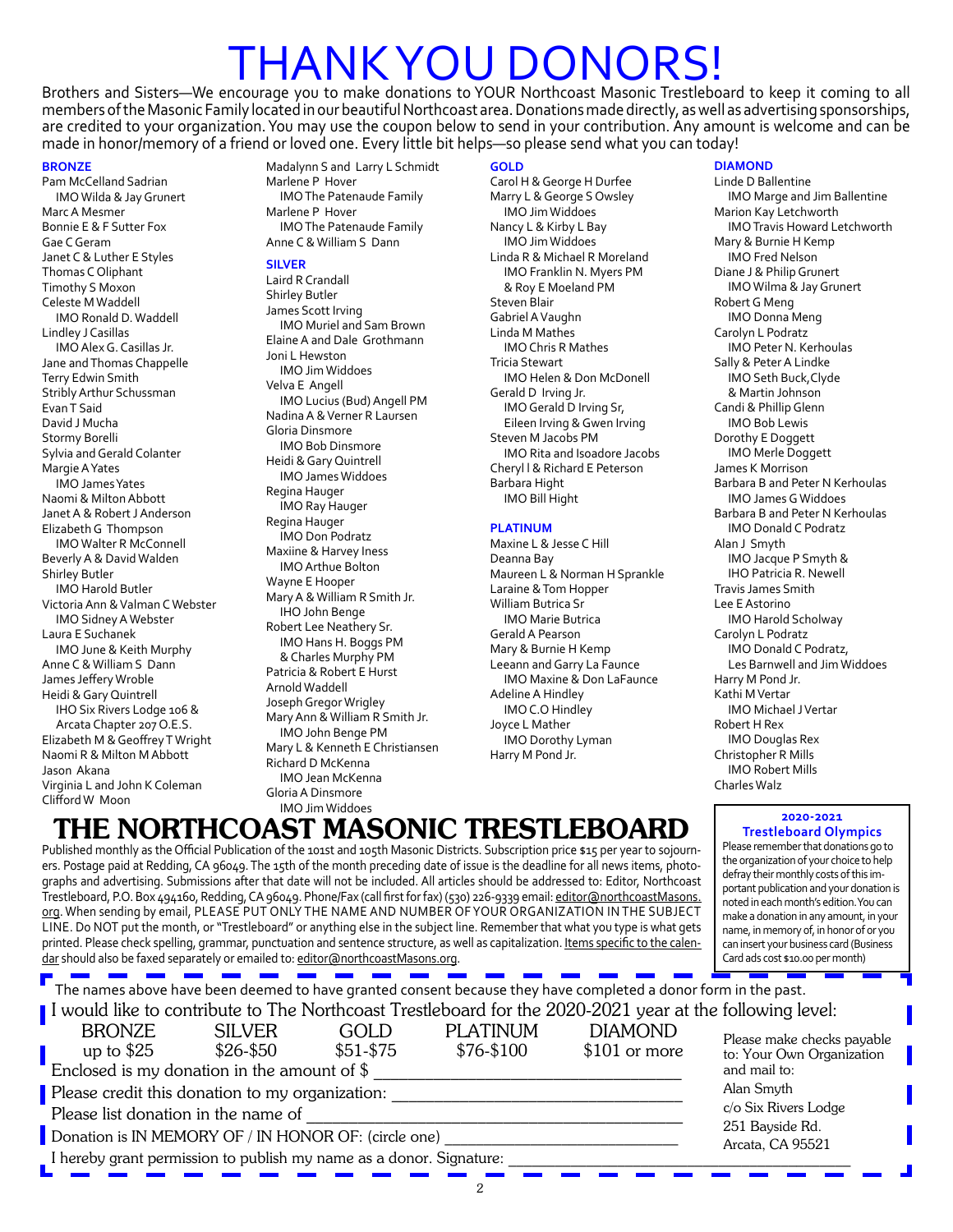

## Rohnerville-Redwood Chapter No. 76

#### Sisters and Brothers,

I would like to start off by thanking all of you who have supported Tom & myself in our unexpected two- year term. We have loved serving you, but it is time for us to turn over the leadership to a new core of officers. As of elections at our October meeting, the new officers elect for 2021-22 will be: WM - Sherri McKenna, WP - Tom Howe, PP, AM - Cynthia Leeper, AP - Ken Poulter, PP, Sec - Karen Parlato, PM, Trea - Margie Yates, PM, Cond - Kim Poulter, PM, & AC – Christie Smith. There will be an open installation on Sunday, Nov. 14th, 2021 at 2 PM. We hope you will join us as we celebrate with the new core of officers.

We are so happy to welcome back, Sister Christie (Young) Smith, and our newest member, Sister Kindra Hill. Thank you to all of those who participated in making their initiation ceremony so beautiful. You may say you feel a little rusty, but you couldn't tell by the great work done.



and Sister Shari *Sisters, Loene Gossett, PM, Tricia Coombs, WM, Brother Tom Howe, WP, Howe, PM*

Before the Eel River Empire Lodge meeting on Oct 6th, I had the honor to give Sister Loene Gossett - McClelland her 50-year pin and certificate (picture attached). Sister Shari https part of se Howe did an awesome job on the presentation ceremony. We had a wonderful ham dinner for all those who attended. Thank you to Sisters Karen & Shari for cooking and those

who made the pineapple upside down cakes and those who helped serve & clean up. We would also like to thank Eel River Empire Lodge for sharing their night with us. We will be trying to find a time and way to present sister Lou Ann Bean with her pin and certificate. Sister Pam (McClelland) Sadrian, who lives in Citrus Heights, received her pin and certificate via mail.

Our next meeting is on Thurs, November 11th, 2021 at 7:30 PM. As it is Veteran's Day, please wear your "Red, White, & Blue" to show your support for those who have served our country. It is our "Farewell Meeting", so come and thank the officers for a job, "Well Done".

 $WM$ , Though our "in-person" meetings were out-numbered by our  $\mathcal{C}_r$ , WP, we "Zoom" meetings, our officers and members hung in there  $\mathcal{C}_r$ hard for some, it was a nice opportunity to have some of our out of the area members join us once in a while. THANK YOU, THANK YOU, for your part in helping us get through these PM, his "Back In Time" spotlights during "Good of the Order". As the "Cats" turn things over to the "Peacocks", I would like to look back at the last 2 years. We have initiated 3 new members, Melina, Jessica, & Kindra, and re-instated 1 member, Christie. We have held an open house with the lodge to watch the Christmas Trucker's Parade and held two other social nights with our masonic brothers. We have gone bowling, had dinner at Pepper's, and held a very Irish Friendship Night. The grand family came and instructed us at an AMI. We have also participated in various service projects which included; cookie plates to our eldest & newest members as well as the Lodge officers, collected toys for the Firemen's Santa Program both years, and of course donated books & bikes to a local school. We have supported our youth groups and other various Masonic Order's events. Our Worthy Patron, Tom Howe has brought some interesting facts in to keep our chapter on track. Though zoom meetings were last two years. We hope that you can look back on our term with pride and we hope that you have been happy to be a part of something really good.

> Kitty Hugs and Star Love, Tricia Coombs, WM & Tom Howe, WP

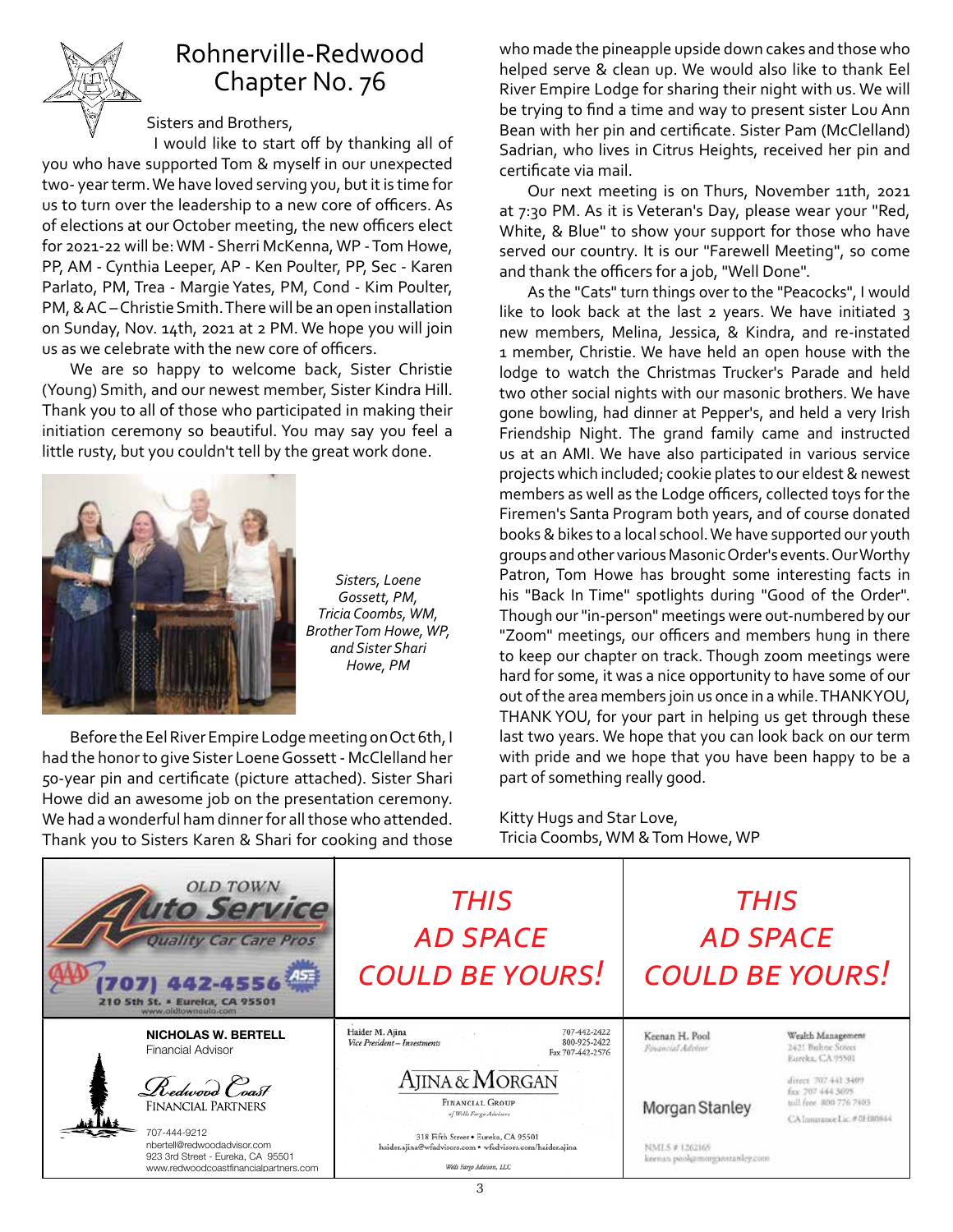

#### Camellia Star Chapter No. 63

#### Hello, All! and Happy Fall!

Our October stated meeting did not have a quorum, but those of us who were there enjoyed modified Oktoberfest refreshments, including strudel, chocolate lebkuchen cherry balls, and root beer. (Sorry – I just didn't get it together enough to have the bratwurst skillet meal.) We were also visited by a woman who expressed an interest in joining Eastern Star, so Laird got her information to pursue that possibility.

Because we did not have a quorum and that meeting was to be elections, the Worthy Matron called a special meeting for Saturday, October 23, at Noon so we could hold elections, discuss other business, and have an extra opportunity to get together over lunch. As of writing this article, the elections meeting has not yet occurred, so stay tuned for more exciting news on that front!

Our next meeting is on November 3. For more than two years, I have planned my last meeting as Worthy Matron to be an ante room meeting and game night, and that's how I still want to do it. Attire is slacks and nicer shirts (no jeans or t-shirts please). Please bring some sort of snacks to share with the group, and be ready to have some fun!

I have heard a rumor that installation is to be on Saturday, November 6 at 2:00 p.m. I don't have details yet, but I do hope to see everyone there!

 The last two years obviously were not what we expected in November 2019, but I am so grateful to those of you who supported me through thick and through Zoom, through special on-line election meetings, consolidation discussions, a special on-line installation, and all the rest of it. I hope those of you who came to the hybrid reception enjoyed getting together again with friends. It certainly

isn't easy to plan something like that, and especially not during Covid, so I really am lucky that I had such a great planning committee and other helpers, and I thank you all very much!

With a grateful heart and fond wishes, Joni Hewston, Worthy Matron Lee Astorino, Worthy Patron



### Ferndale Chapter No. 23

 The season has changed to Fall and with that we held our election of officers at our

October meeting. Congratulations to the 2021-2022 elected officers:

Worthy Matron, Janessa Woolley Worthy Patron, Kirby Bay Associate Matron, Patti Cady Associate Patron, David Petersen Secretary, Helene Nicholson Treasurer, Deanna Bay Conductress, Nancy Bay Associate Conductress, Elizabeth Lorig

We are all excited for the coming year and to getting back to our regular activities. Our installation we be on Saturday, November 13th at 2:00 pm. Attire for the afternoon is semi formal. Practice will be held on Friday the 12th at 7:00 pm. If you have any questions about the installation please contact Janessa.

In Charity and Loving Kindness, Leslie Nicholson, Worthy Matron Larry Nicholson, Worthy Patron

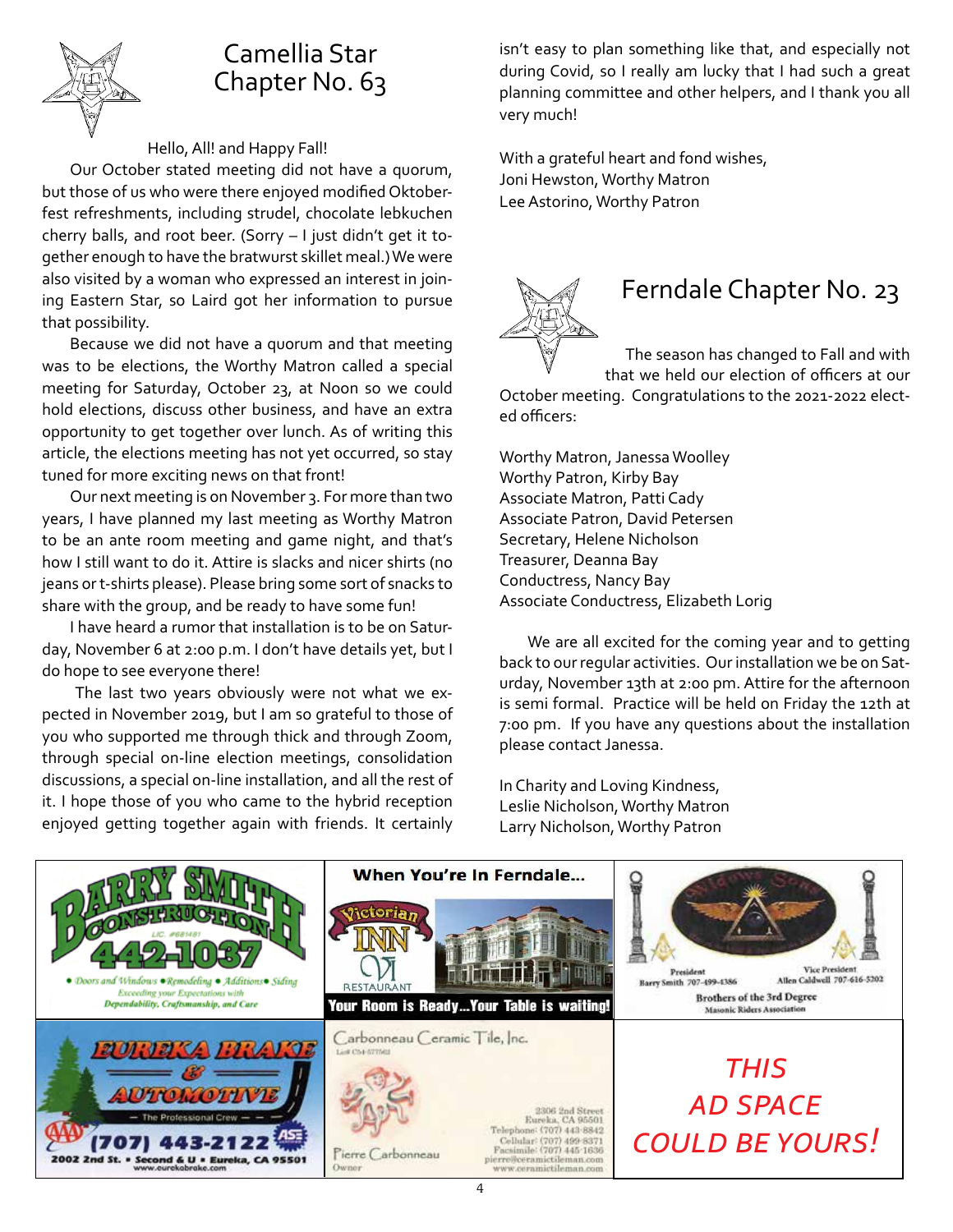

## Humboldt Lodge No. 79

Hello everyone! The last few weeks have been busy, and we are starting to feel like we are

back to normal. At our October Stated Meeting we read what was a personal record of FOUR applications! We can definitely use more candidate's coaches, and there are a lot of other ways to help, if you are willing and able. We always need men for charges. Perhaps most importantly, we need Master Masons to help with all of these investigation committees. It is one of the most important tasks a Master Mason can do to contribute to his Lodge.

In addition to our regular Stated Meeting, we have had a Third Degree Proficiency, and two First Degrees. On the 16th of September, we initiated Mr. Ash-Lee Moore. And on the 14th of October, we initiated Mr. Kevin Dias. These two gentleman have been active at dinners and events in the previous months, and we are so glad to have them. Also in October was this year's Annual Communication at the Grand Lodge, in San Francisco. It was the first in-person Grand Lodge in two years, and it happened to be set during Fleet Week, so the city was alive with the sounds of the Blue Angels flying overhead. We had 6 men from Humboldt Lodge attending Annual Communication this year, and that is quite the showing. We are truly very lucky to be able to field so may attendees, and even luckier still to have men who are willing to take time out of their lives for the betterment of Masonry. A personal highlight of the event was the Grand Master's Banquet. It had a Phantom of the Opera theme, and as you may know, theater is very near and dear to my heart. The live music was quite entertaining, and a great time was had by all.

We will be having another First Degree on the evening of the 28th, so please make every effort to attend. The new brothers would love to meet you, and it is always wonderful to have a great turnout for a First Degree. If that doesn't entice you, we will be having a Past Master sitting in the East for that night, so come on out and watch the show!

Dax Allen Honored to be Master of Humboldt 79

Greetings from the west!

I writing to inform the brethren that our annual Christmas party has been moved back a week from December 9 to December 16. Dinner will start at 5:30 with entertainment and Santa starting at 6:30. The cost of admission will be \$5 and a wrapped gift. Please mark the gift as being appropriate for a boy, girl, or both.

See you at Lodge, Adam Carter



## Six Rivers Lodge No. 106

Brethren, Pete and Herman are working on putting our front doors up- wow, what a great job they

have done! On another note, we have two first degrees this month. The first one is on the 19th at 7pm for Marcum Charles Augustus, and on the 26th for Derek Ross at 7pm. Please come out and support the new members.

On November 30th, we will have a third degree for brother Dan Burton, he has waited almost two years because of COVID-19.

Our Installation will be on December 12th at 2pm. Please come and welcome the new Master, Brother Gabriel Vaughn- Welcome to the East, MASTER! I want to thank all of the brothers that have helped me for the past two yearshere's a big THANK YOU, ALL!

Your outgoing Master, Dan Olufsen (WM)



#### Bethel No. 86, Job's Daughters

Greetings from Bethel 86!

We are meeting in person and so happy to

do so!

We had a fun day at the beach with perfect sunny weather, which included kite-flying. Mr. White and Aubrey both brought their puppies! Mrs. Hansen was too busy enjoying the day and handing out ingredients for s'mores to get a good picture! Mr. White built us a nice fire.

If you know of any young ladies (8 to 18) who might enjoy getting to know us, please let us know!

Happy Halloween, Brooke Hansen Honored Queen

*Honored Queen Brooke and Junior Princess Anisha at the Oct 4 meeting.*



#### *SECRETARY'S SCRIBBLE*

Lodge: Your 2022 dues of \$98.00 (increase of \$2.00 due to Grand Lodge per capita increase) and the Trestleboard Olympics letter will be mailed November 1 2021. It would be appreciated if you could mail me your check as soon as possible.

Alan, Secretary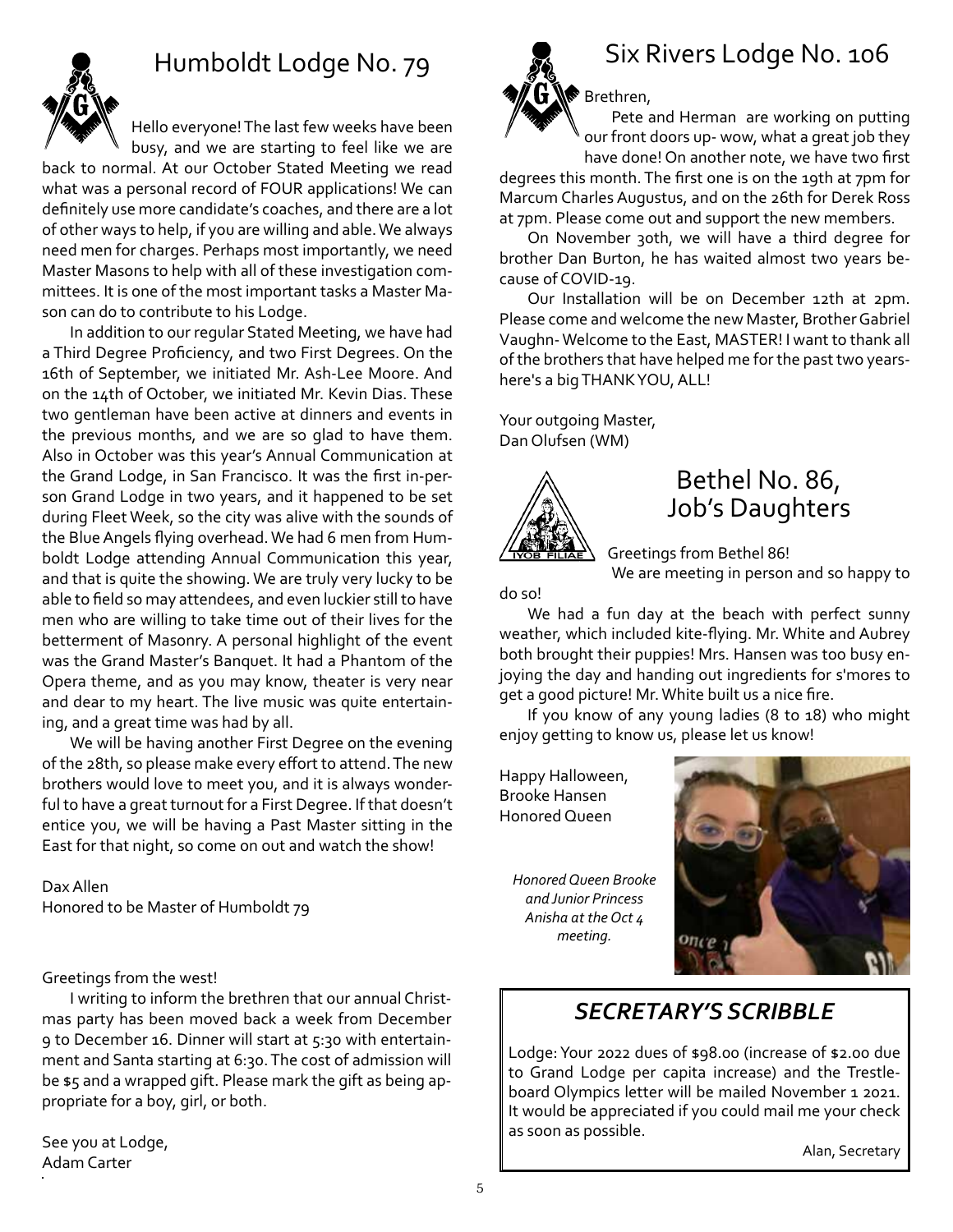

## Eel River Empire Lodge No. 147



I hope all is well with our Masonic families. At our last stated meeting, the ladies of OES (Karen and Sherri) prepared an excellent ham dinner for us, followed by a 50 year pin presentation to Loene Gossett, before our business meeting. Congratulations also go out to our newest entered apprentices, Michael Dennis and Robert Rabago, as we welcome them to our fraternity. Thanks go out to the other lodges and members who helped us with these degrees.

Our installation will be held on Saturday, December4th at 2 pm. It will be an open installation, with all our members moving up a chair. Refreshments will be served after the installation. I'm sad to report that we lost Brother Don Daily last month. I'm planning on honoring all of our fallen brothers that passed this year at our December stated meeting, with our annual Bill Wax memorial service.

From the Secretary:

By the time you read this, our Masonic Sign will be back on the building. It has been a struggle and a long time happening.Thanks to Plumb Construction in Fortuna for providing their platform lift to install the sign.Thanks Shawn and Rod.

*SECRETARY'S SCRIBBLE*

Shrine Club: Your 2022 dues of \$25.00 and the 2022 Trestleboard Olympics letter will be mailed November 1 2021. It would be appreciated if you could mail me your check as soon as possible. No increase in dues this year!

Fraternally, Michael Flockhart, Worshipful Master



## Ferndale Lodge No. 193

Greetings Brethren,

Hope everyone is healthy and enjoying the fall weather. Seems like the year has just flew

by. Installation of Officers will soon be here, and Brother Ken Poulter will again be taking the journey to the East, If you are interested in taking an office, let Ken or one of our Officers know. Date has not yet been set.

 In 1919 President Wilson proclaimed November 11th as Armistice Day as the fighting in World War One ceased on the 11th hour, of the 11th Day of the 11th Month and was regarded as the end of :the war to end all wars". On June 1st 1954 President Eisenhower changed it to Veterans Day to honor American Veterans of all wars. THANK YOU VET-ERANS for your service to our Great Country!

Congratulations to our new Entered Apprentice, Eric Rubalcava. Monday nights will now be practice getting ready for Eric to advance to Fellowcraft. Officers, please try to attend and all Brothers are also welcome.

Also, May everyone have a Happy Thanksgiving. it began as a day of giving thanks for the blessings of the harvest and of the presiding year. May we all count the blessings we have and hopefully spend the day with family and friends.

Fraternally, Randall Cady WM

### *SECRETARY'S SCRIBBLE*

Eastern Star: Your 2022 dues and 2022 Trestleboard Olympics letter will be mailed November 1 2021. Amount of dues will be determined following Grand Chapter Sessions. It would be appreciated if you could mail me your check as soon as possible.

Alan, Secretary



Alan, Treasurer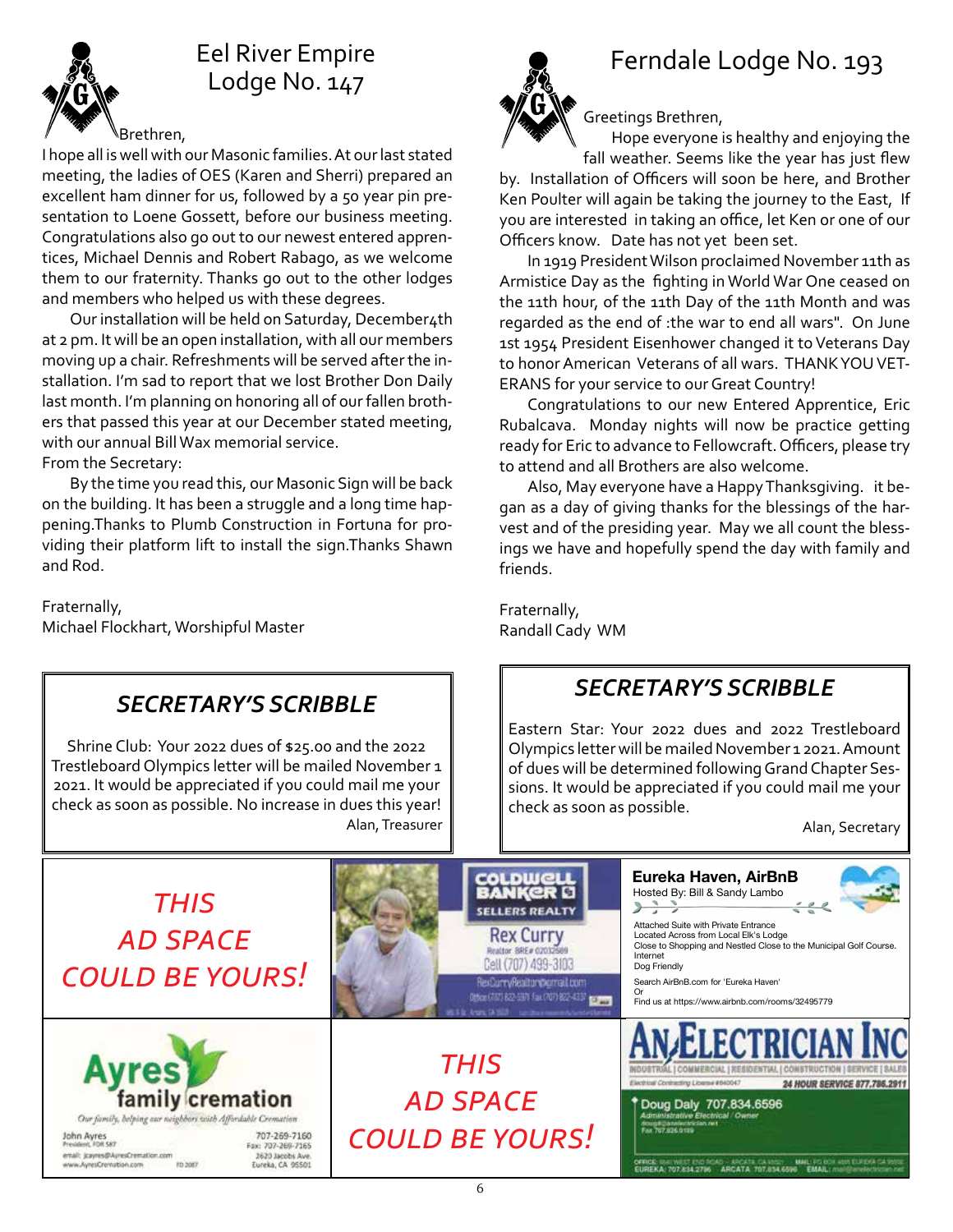# November 2021

| <b>SUNDAY</b>  | <b>MONDAY</b>                                                                    | TUESDAY                                                         | WEDNESDAY                                      | THURSDAY                                           | <b>FRIDAY</b> | <b>SATURDAY</b> |
|----------------|----------------------------------------------------------------------------------|-----------------------------------------------------------------|------------------------------------------------|----------------------------------------------------|---------------|-----------------|
|                | $\mathbf 1$                                                                      | $\overline{2}$                                                  | 3                                              | 4                                                  | 5             | 6               |
|                | 7:00 PM BETHEL<br>86 JOB'S<br><b>DAUGHTERS</b>                                   | 12:00PM<br><b>REDWOOD NILE</b><br>CLUB <sub>#7</sub>            | 6:30 PM EEL<br><b>RIVER DINNER</b><br>& STATED | 7:00 PM<br><b>HUMBOLDT 79</b><br><b>STATED MTG</b> |               |                 |
|                | 7:00 PM<br><b>CRESCENT CITY</b><br><b>45 STATED MTG</b>                          | 6:30 PM SIX<br><b>RIVERS #106</b><br><b>DINNER &amp; STATED</b> | 7:30 PM<br><b>CAMELLIA</b><br><b>STAR #63</b>  | 7:30 PM<br><b>ARCATA OES 207</b>                   |               |                 |
| $\overline{7}$ | 8                                                                                | 9                                                               | 10                                             | 11                                                 | 12            | 13              |
|                | 6:30 PM<br><b>HUMBOLDT</b><br><b>ASSEMBLY IORG</b>                               |                                                                 |                                                |                                                    |               |                 |
|                | 7:30 PM<br><b>FERNDALE 193</b><br><b>STATED MTG &amp;</b><br><b>REFRESHMENTS</b> |                                                                 | 7:00 PM<br><b>FERNDALE OES</b><br>23           | 7:30PM<br><b>ROHNERVILLE-</b><br>REDWOOD #76       |               |                 |
| 14             | 15                                                                               | 16                                                              | 17                                             | 18                                                 | 19            | 20              |
|                |                                                                                  |                                                                 |                                                |                                                    |               |                 |
|                | <b>TRESTLEBOARD</b><br><b>DEADLINE 5PM</b>                                       |                                                                 |                                                |                                                    |               |                 |
|                | 7:00 PM BETHEL<br>86 JOB'S<br><b>DAUGHTERS</b>                                   |                                                                 |                                                |                                                    |               |                 |
| 21             | 22                                                                               | 23                                                              | 24                                             | 25                                                 | 26            | 27              |
|                |                                                                                  |                                                                 |                                                |                                                    |               |                 |
|                | 6:30 PM<br><b>HUMBOLDT</b><br><b>ASSEMBLY</b><br><b>IORG</b>                     |                                                                 |                                                |                                                    |               |                 |
| 28             | 29                                                                               | 30                                                              |                                                |                                                    |               |                 |
|                |                                                                                  |                                                                 |                                                |                                                    |               |                 |

To put an event on next month's calendar, email details to Editor@NorthcoastMasons.org or FAX to (530) 226-0725